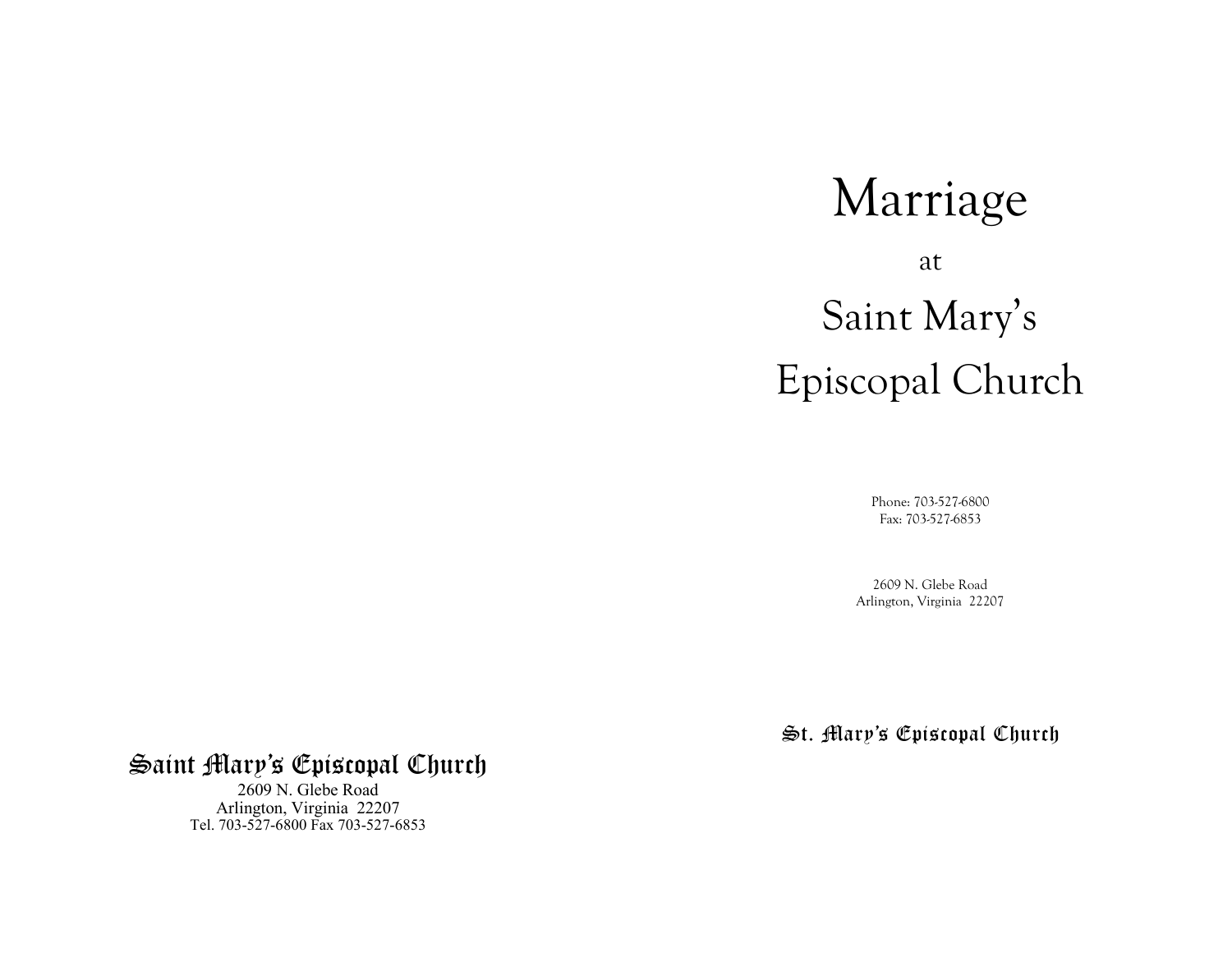The union of husband and wife in heart, body and mind is intended by God for their mutual joy; for the help and comfort given one another in prosperity and adversity; and, when it is God's will, for the procreation of children and their nurture in the knowledge and love of the Lord. Therefore marriage is not to be entered into unadvisedly or lightly, but reverently, deliberately, and in accordance with the purposes for which it was instituted by God.

remain on Saint Mary's premises after the event is completed. Saint Mary's does have some equipment available. Please contact the Staff Wedding Coordinator for further details concerning the use of the Paca Parish Hall.

#### **Conclusion**

We hope that this is helpful as you prepare for your wedding. May God richly bless you from the riches of his mercy, wisdom and unconditional love.

#### **Contact Information**

#### **Ministry of the Ordained**

| The Rev. Andrew T.P. Merrow<br>Rector                                                                         | 703-527-6800                 |
|---------------------------------------------------------------------------------------------------------------|------------------------------|
| The Rev. Amy Slater<br>Senior Associate to the Rector                                                         | 703-527-6800                 |
| The Rev. Chris Cole<br>Associate to the Rector                                                                | 703-527-6800                 |
| <b>Minister of Music</b><br>Gregory Hooker                                                                    | 703-527-6800                 |
| <b>Ministry of the Flower Guild</b><br>Nancy Murphy                                                           | 703-532-4266                 |
| <b>Wedding Coordinator</b><br>Janet Tasker<br>(janet.ann. tasker@gmail.com)                                   | 703-356-0605<br>703-527-6800 |
| <b>Ministry of Administration</b><br>Pam Frick, Staff Wedding Coordinator<br>(Pam.Frick@stmarysarlington.org) | 703-527-6800                 |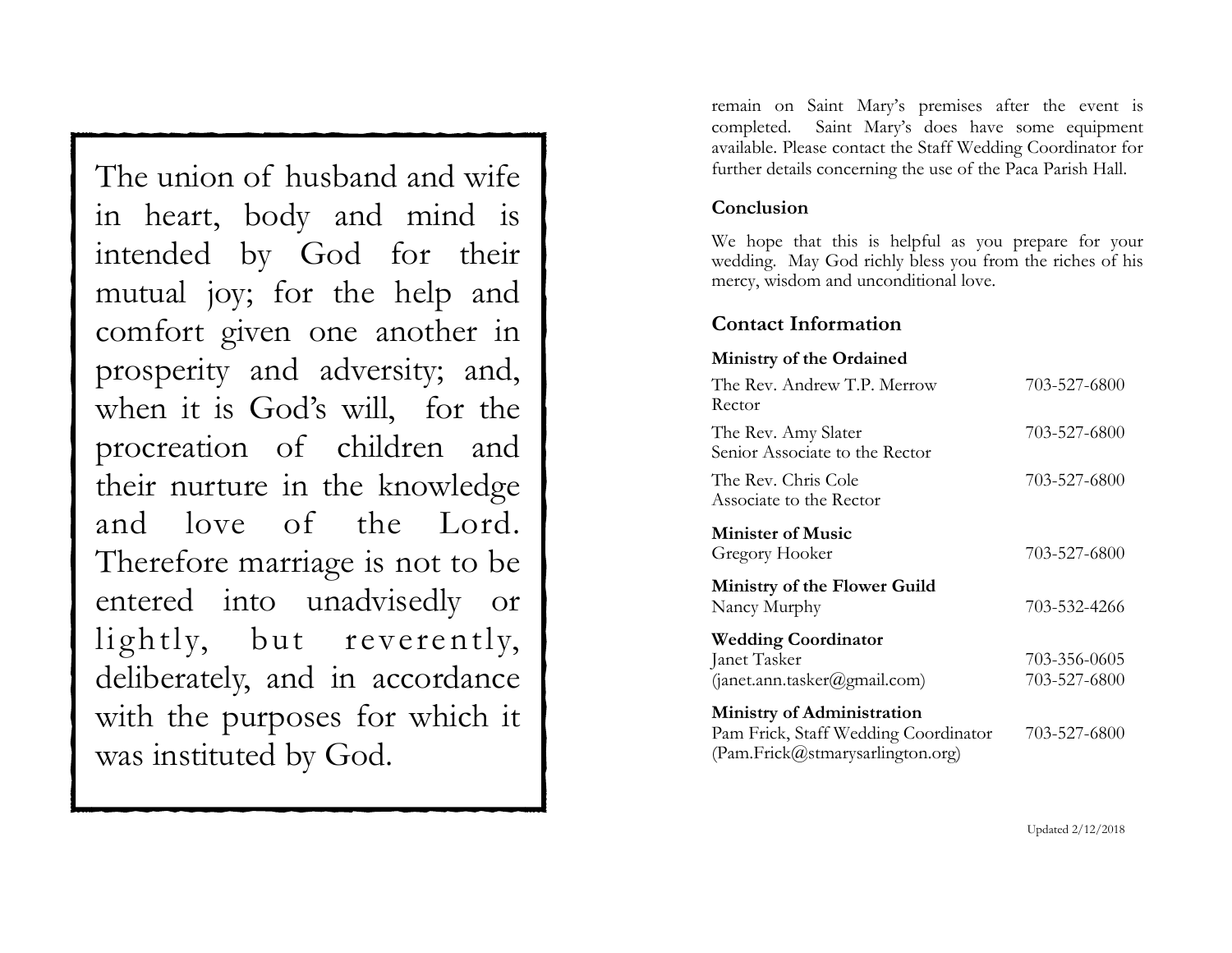#### **Photography**

Marriage is a solemn sacrament of the church in a sacred space. To maintain the dignity of that sacrament, absolutely **no** photographs are allowed during the liturgy. All photographs taken in the sanctuary must be taken prior to or immediately following the service. Posed photographs taken following the service should take **no more than fifteen minutes**. Photographs with clergy should be taken promptly. There are no restrictions on photography outside the church or in the Paca Parish Hall. Video Recordings are only allowed from a stationary point as directed by the wedding coordinator.

#### **Rehearsals**

A rehearsal for all members of the wedding party is scheduled for the day before the Marriage at 6:00 p.m. It lasts approximately forty -five minutes and is under the direction of the Officiant assisted by the Parish Wedding Consultant and the Minister of Music.

#### **Receptions**

Parish Guidelines permit the use of wine, champagne and beer **only**. Nonalcoholic beverages must be offered as attractively as the alcoholic items. Alcoholic beverages must never be sold. All applicable laws and ordinances must be observed.

The Paca Parish Hall can be reserved at the same time wedding dates are finalized. For both members and nonmembers, if more than punch and wedding cake are to be served, there is an additional refundable deposit of \$200 required. The deposit will be billed at the same time as the other fees due to Saint Mary's. The deposit will be refunded if the kitchen and hall are returned to the appropriate state after the event. Due to the heavy use of the hall, all clean up must be completed immediately following the event. Under no circumstances can rented equipment or furniture

# **Table of Contents**

| A Message from the Rector                | $\overline{4}$ |
|------------------------------------------|----------------|
| Christian Marriage                       | 5              |
| Marriage in the Episcopal Church         | 5              |
| Marriage at Saint Mary's                 | 5              |
| Marriage in the Commonwealth of Virginia | 7              |
| Scheduling a Wedding                     | 8              |
| Fees & Honoraria                         | 8              |
| Facilities Available For the Wedding     | 9              |
| Photography                              | 10             |
| Rehearsals                               | 10             |
| Receptions                               | 11             |
| Conclusion                               | 11             |
| Contact Information                      | 11             |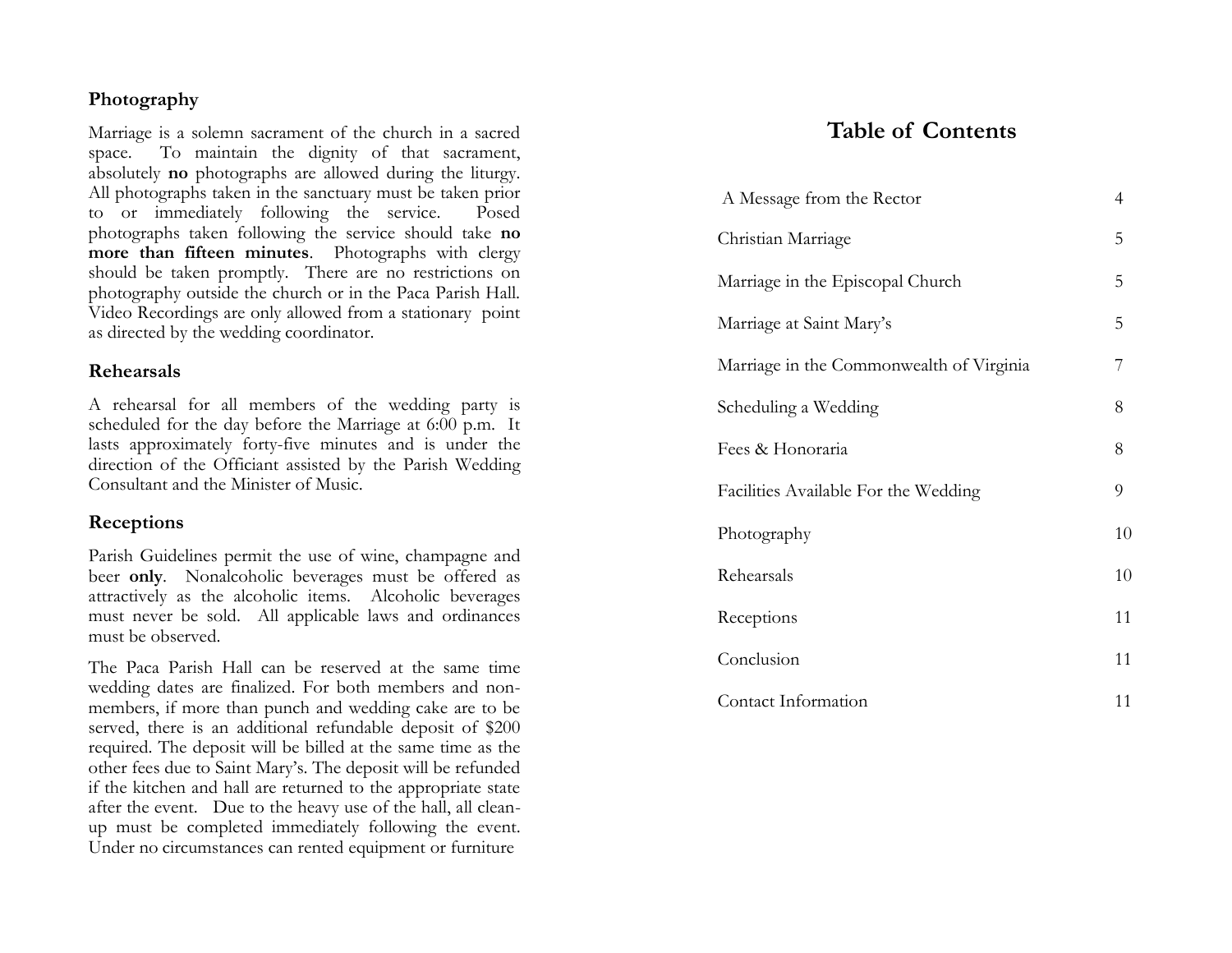## **A Message from the Rector**

 This short wedding brochure is intended to be an introduction to the sacrament of Christian marriage as celebrated in the life of Saint Mary's and to answer some of the most frequently asked questions about holding weddings here. Along about February of every year, the office staff receives a flurry of phone calls about the availability of the church building to "hold a wedding." While that is an important and not unsurprising question, it rightly comes only after some others have been voiced in a meeting with one of the clergy. These questions include but are not limited to: why Christian marriage; why this particular community of faith; why get married at this juncture in my life; what is my commitment to God and the church?

 Read this brochure through; give us a call. We would love the chance to share the love of God made known in this place and to support you as you make this pivotal step in your life's journey.

 May the Peace of the Lord always be with you.

#### Wedding Coordinator

The Wedding Coordinator will see you through the process from speaking with the Flower Guild to the day of the wedding where you might need an extra hand with a torn hem. The fee for her services is \$250.

#### Organist

The fee for weddings is \$350. Fees for other musicians are to be arranged separately in coordination with the Saint Mary's organist. No musician may be contracted without permission of the Minister of Music.

## **Clergy**

Traditionally, the groom is responsible for paying the Officiant. We suggest an honorarium of \$350. This honorarium is paid directly to the member of the clergy.

## **Facilities Available For the Wedding**

The sanctuary seats 275 comfortably. The chapel seats 40. The Vestry, a large conference room on the ground level, is available as a "Bride's Dressing Room". All flowers and candles used in liturgical spaces are provided by the Saint Mary's Flower Guild. Commercial florists may only be used for flowers to be worn or carried by the wedding party and for those used in the Paca Parish Hall. White bows can be used to mark family pews. A runner is not used because the aisle is carpeted. Rice, birdseed, confetti, bubbles or rose petals **are not** permitted inside or outside the church.

Wedding Bulletins are optional. Couples may provide their own or Saint Mary's will provide a basic bulletin upon request. If you are interested in having Saint Mary's produce the bulletins, speak with the Staff Wedding Coordinator as soon as the wedding date is confirmed.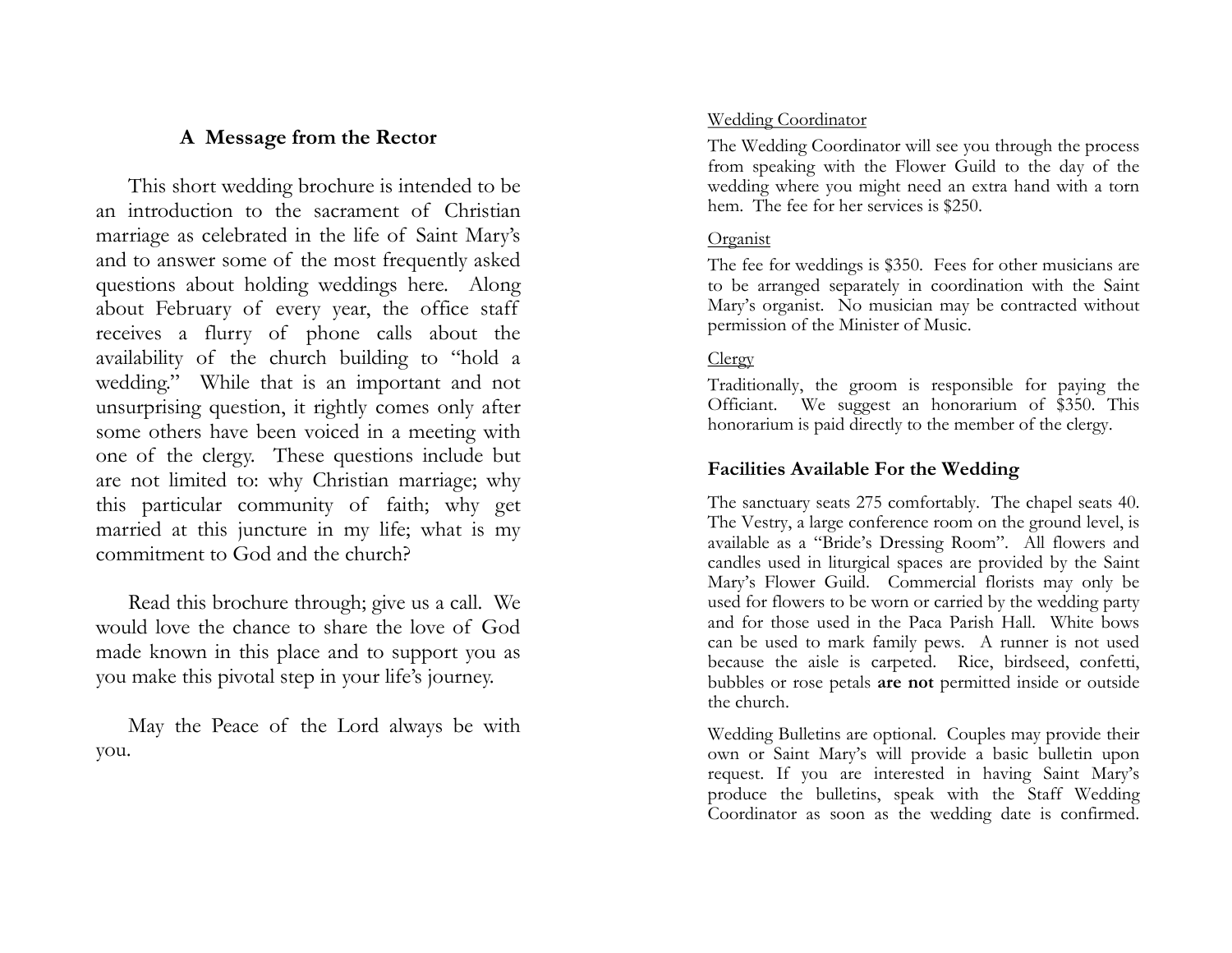The Saint Mary's Staff Wedding Coordinator will forward a Wedding Information Sheet. The wedding date will be considered confirmed when the information sheet is completed and on file. The form will be used to complete the bulletin for the service, if desired, and all canonical records. Weddings are normally scheduled on Saturdays between 10:00 am and 4:00 p.m. Weddings are not held during the seasons of Advent, Lent or on holiday weekends. As the wedding date is being scheduled, the Minister of Music should be contacted to ensure his availability and to schedule a consultation.

#### **Fees & Honoraria**

#### Facilities & Supplies

There is a \$100 sexton's fee and a \$250 consumables fee for flowers, bows, and candles. A separate fee is charged for the use of the Paca Parish Hall and is based on the type of event in question. There is no fee to cover the expenses for the use of the Sanctuary or Chapel for those persons who support the parish financially and consistently participate in both its worship life and ministries; for all others, the normative fee is \$1,000. All fees will be billed six weeks prior to the wedding and payment must be received four weeks prior to the wedding.

Gifts to Saint Mary's or to the Discretionary Fund of the Officiant beyond the basic fees indicated in this brochure are always appropriate as an act of thanksgiving in celebration of the Marriage.

Feel free to contact the Officiant if you have any questions concerning these fees, or if they pose a potential financial hardship.

## **Christian Marriage**

Christian Marriage is a solemn and public covenant between a man and a woman in which they enter into a life-long union, make vows before God and the Church, and receive the grace and blessing of God to help them fulfill those vows. The sacrament of Marriage is entered into, and lived out, within the community of faith.

## **Marriage in the Episcopal Church**

The Episcopal Church requires that at least one of the parties be a baptized Christian; that the ceremony be attested by at least two witnesses; and that the Marriage conform to the laws of the State and the Canons of the Church. The clergy of this parish normally officiate at all weddings, though clergy of other traditions may be invited to participate. It is within the discretion of the Church to decline to solemnize any Marriage. The liturgy is always in accordance with The Book of Common Prayer.

If a prior marriage has ended in divorce or annulment, the Bishop of Virginia must grant permission for the current marriage to take place in the church. It is normative in this parish to ask permission of the Bishop only when persons have been active, committed members for at least one year.

# **Marriage at Saint Mary's**

The parish of Saint Mary's has established policies and traditions to assist couples at the beginning of their life-long covenant with God and one another. It is understood that persons who wish to be married at Saint Mary's are active, committed parishioners either here or in the community of faith in which they live. The beginning of this life-long covenant is supported by the entire parish in general and, in particular, by the following specific areas of ministry.